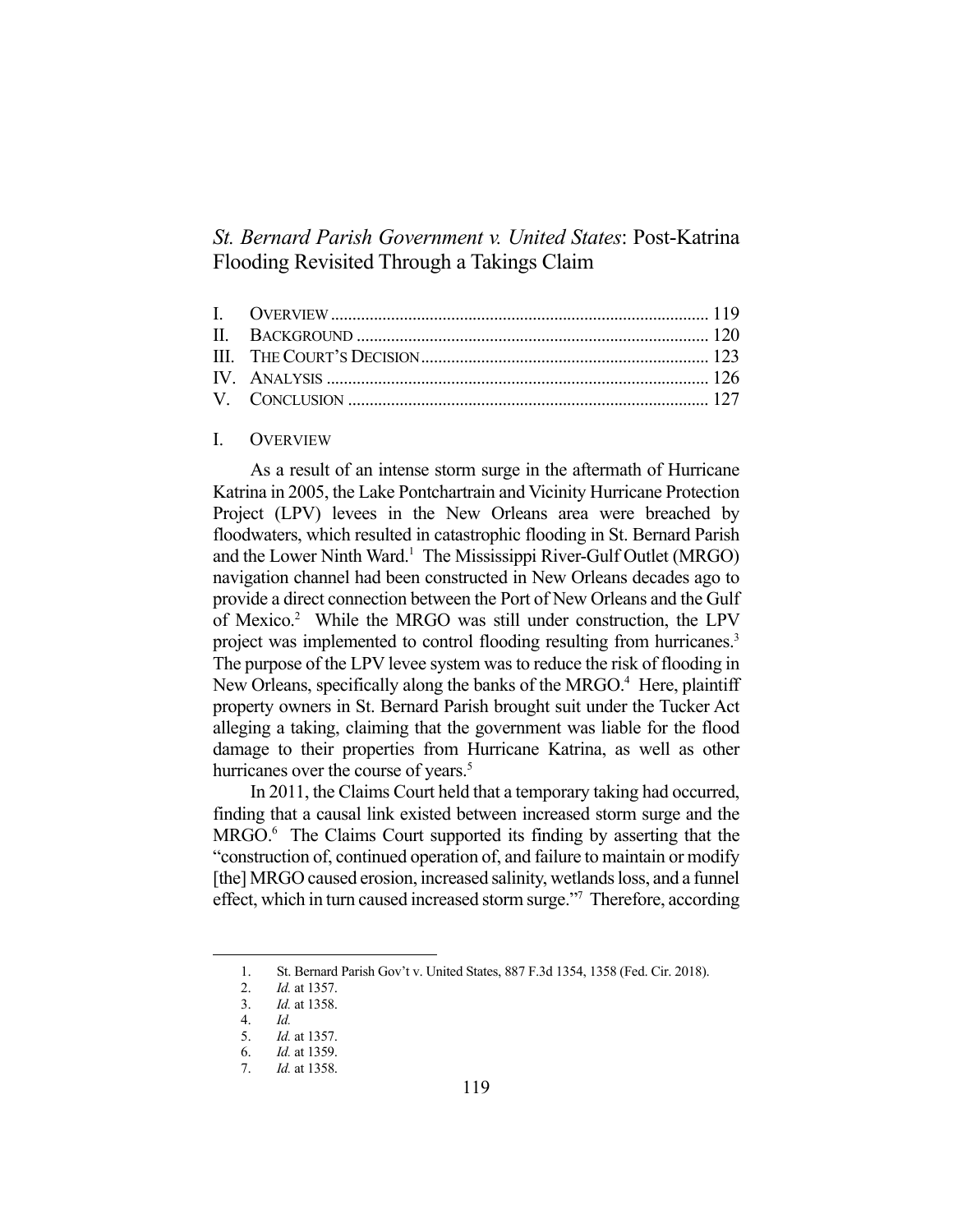to the Claims Court, the flooding of the Plaintiff's properties was a direct result of the U.S. Army Corps of Engineers' actions and inactions regarding the MRGO.<sup>8</sup> The Claims Court also determined that the environmental effects, such as wetlands loss, from MRGO-related actions and inactions were foreseeable.<sup>9</sup>

 The government appealed the Claims Court's finding of liability and the compensation award, which was a total of \$5.46 million based primarily upon "the cost of the improvements to the properties and the lost rental value during the temporary taking period."<sup>10</sup> The plaintiffs also cross-appealed the amount of the compensation award.11 Ultimately, the United States Federal Circuit Court of Appeals *held* that the government's failure to properly maintain the MRGO could not be the basis of takings liability and the owners failed to establish that the government caused their injuries. *St. Bernard Parish Government v. United States*, 887 F.3d 1354, 1367-68 (Fed. Cir. 2018).

#### II. BACKGROUND

 The Fifth Amendment forbids private property from being taken for public use without just compensation.<sup>12</sup> A landowner may recover, through inverse condemnation, just compensation for a physical taking of their property when condemnation proceedings have not been instituted.<sup>13</sup> There are various examples of inverse condemnation claims in which courts determined that no taking had occurred. In *Sanguinetti v. United States*, one of the original cases involving a government taking from flooding, the Supreme Court held that no taking occurred when a government-constructed canal overflowed onto the claimant's land.14 Per *Sanguinetti*, "in order to create an enforceable liability against the government, it is at least necessary that the overflow be the direct result of the structure, and constitute an actual, permanent invasion of the land, amounting to an appropriation of and not merely an injury to the property."15 When the injury was "in its nature indirect and

 <sup>8.</sup> *Id.* 

 <sup>9.</sup> *Id.* at 1359.

 <sup>10.</sup> *Id.* 

 <sup>11.</sup> *Id.*

 <sup>12.</sup> U.S.CONST. amend. V.

 <sup>13.</sup> United States v. Clarke, 445 U.S. 253, 257 (1980).

 <sup>14.</sup> Sanguinetti v. United States, 264 U.S. 146, 150 (1924).

 <sup>15.</sup> *Id*. at 149.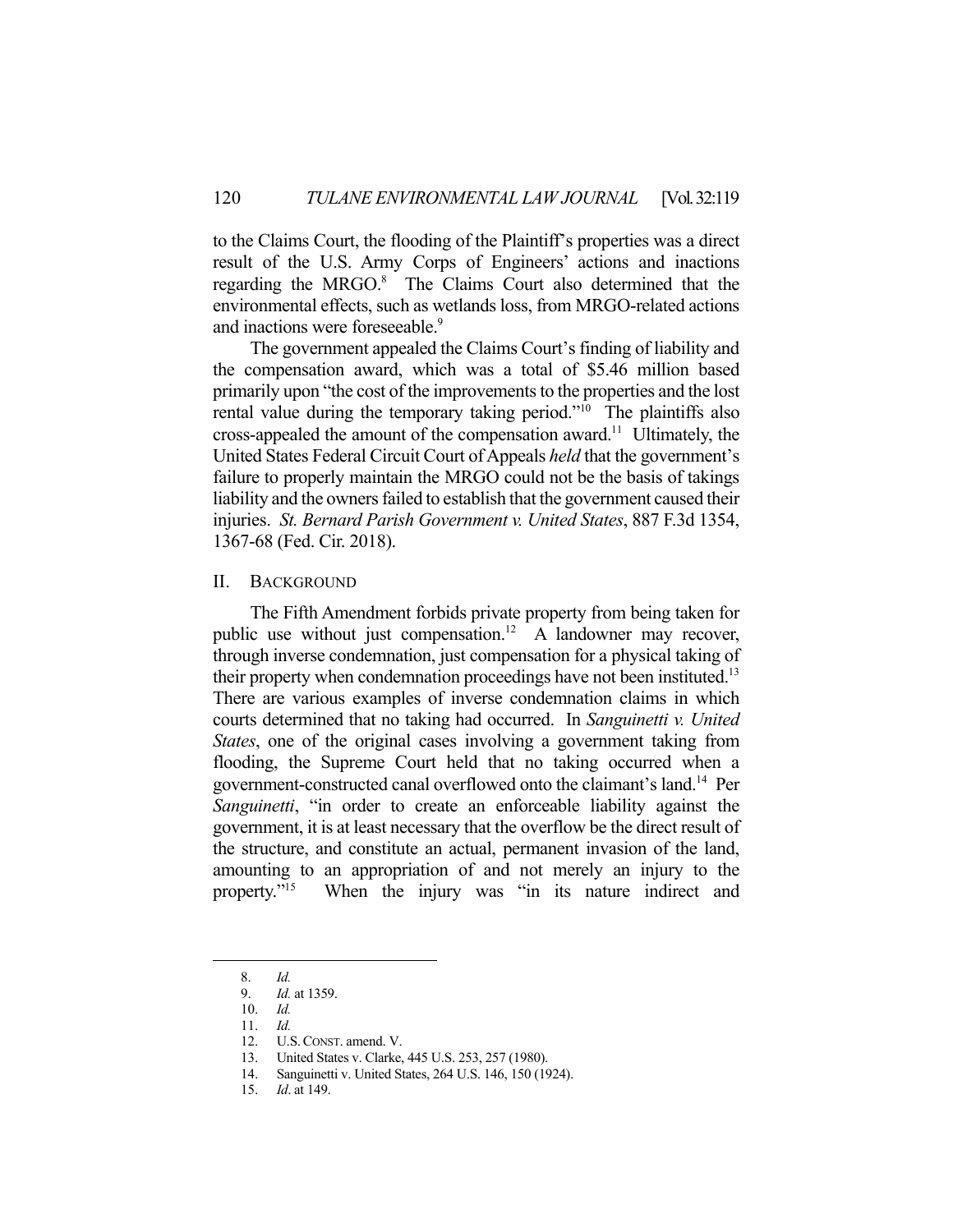consequential," no implied obligation on the part of the government arose.16 In *Sanguinetti*, the overflow was not shown to be the direct or necessary result of the structure, nor was it within the reasonable contemplation of the government.<sup>17</sup> The Supreme Court thereby recognized that, even if a government action increases flooding so as to invite greater injury than may have otherwise been the case, the government is not liable if the injury is "indirect."18

 After *Sanguinetti*, the United States Court of Appeals for the Federal Circuit identified, in *Ridge Line v. United States*, a two-part analysis invoked by a claim for inverse condemnation.19 The facts in *Ridge Line* provided an opportunity for the court to draw a line distinguishing a takings claim from a tort claim based upon this two-part analysis.<sup>20</sup> First, for it to be liable, "the government [must intend] to invade a protected property interest or the asserted invasion [must be] the 'direct, natural, or probable result of an authorized activity and not the incidental or consequential injury inflicted by the action.'"21 Second, "an invasion must appropriate a benefit to the government at the expense of the property owner, or at least preempt the owner's right to enjoy his property for an extended period of time, rather than merely inflict an injury that reduces its value."<sup>22</sup> The court also held that a determination must be made whether the alleged injury was the predictable result of the government action.23

*Moden v. United States*, which concerned an alleged taking via pollution from an Air Force base, affirmed that the *Ridge Line* standard referred to a "direct, natural, or probable result" of the government action, not a "direct, natural, or probable cause" of an injury.24 The *Moden* court also noted that the lower court "characterized the second part of the first prong as an inquiry into the foreseeability of the damage"—that is, it equated the "direct, natural, or probable" language with foreseeability.<sup>25</sup>

1

 <sup>16.</sup> *Id*. at 150.

 <sup>17.</sup> *Id*. at 149-50.

 <sup>18.</sup> *Id*. at 150.

 <sup>19.</sup> Ridge Line, Inc. v. United States, 346 F.3d 1346, 1355-1356 (Fed. Cir. 2003).

 <sup>20.</sup> *Id.*

 <sup>21.</sup> *Id*. at 1355 (citing Columbia Basin Orchard v. United States, 132 F. Supp. 707, 709 (Ct. Cl. 1955).

 <sup>22.</sup> *Id*. at 1356.

 <sup>23.</sup> *Id*.

 <sup>24.</sup> Moden v. United States, 404 F.3d 1335, 1343 (Fed. Cir. 2005).

 <sup>25.</sup> *See id*. at 1339.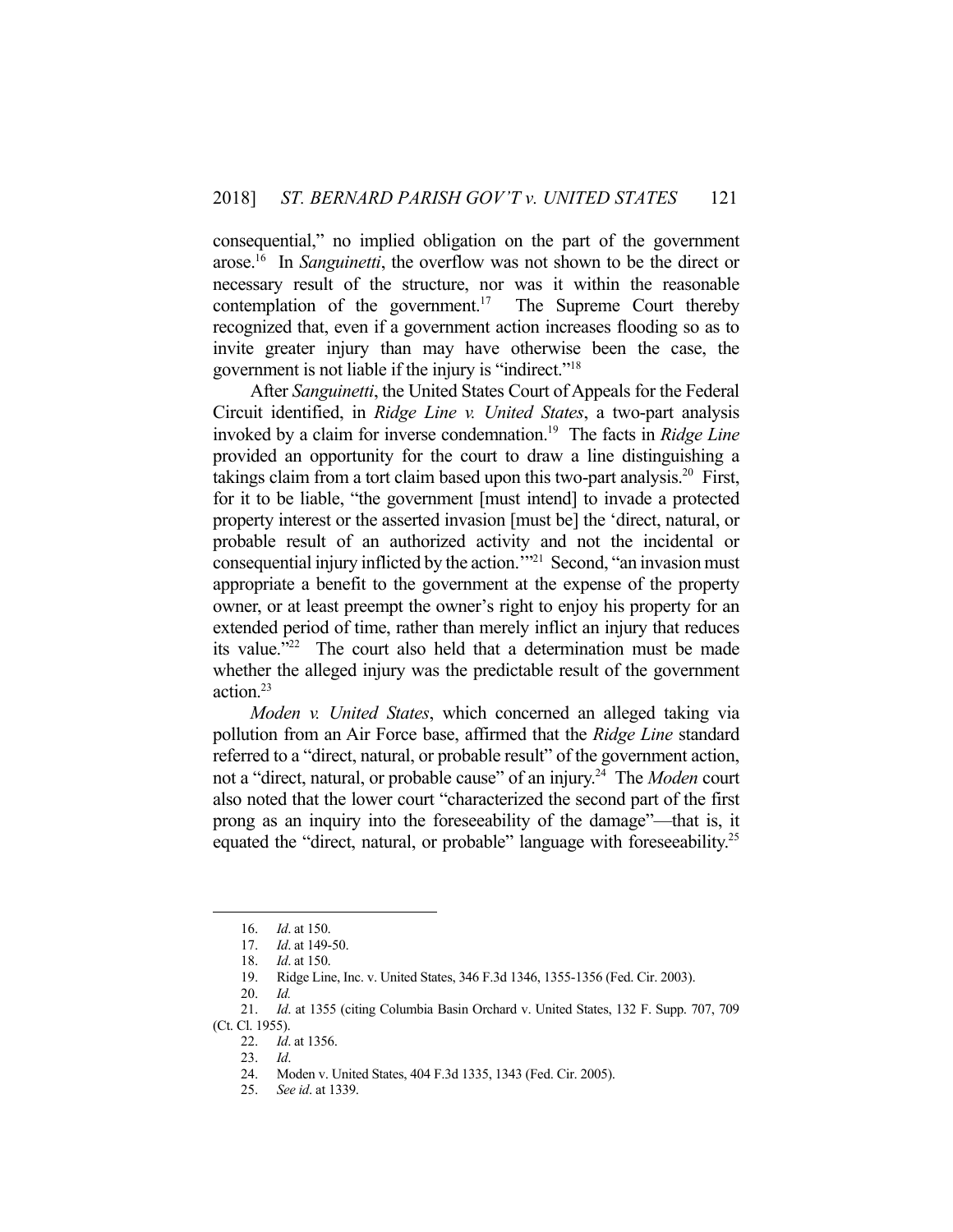The *Moden* court ultimately agreed with the lower court that the plaintiffs' claims lacked merit, noting that the plaintiffs failed to establish suitable evidence that the claimed injuries were foreseeable.26 Under *Moden*, it is the claimant's duty to "identify a genuine issue of material fact supporting the conclusion that the government should have foreseen [the injury]. $27$ 

 In *Arkansas Game & Fish Commission v. United States*, the plaintiff state agency claimed that the federal government had instituted a taking via a particular U.S. Army Corps of Engineers seasonal flooding schedule.28 The appeals court had relied upon the *Sanguinetti* holding in determining that, in essence, flooding cases were fundamentally different from other takings claims because they required flooding that was "permanent or inevitably recurring."<sup>29</sup> The Supreme Court noted in this regard that no decision of the Court had created a particular carve-out for takings via flooding, such that "government-induced flooding of limited duration may be compensable."<sup>30</sup>

 In clarifying that non-permanent flooding could constitute a taking, the Supreme Court in *Arkansas Game* necessarily revisited some of its major takings jurisprudence, including *Pumpelly v. Green Bay Co*. 31 In *Pumpelly*, the Court recognized for the first time that government-induced flooding could constitute a taking.<sup>32</sup> The Court further noted that its holding in *United States v. Cress* "recognized that seasonally recurring flooding could constitute a taking."<sup>33</sup> Despite holding that flooding of limited duration could be compensable, the Court in *Arkansas Game* nonetheless stated, "When regulation or temporary physical invasion by government interferes with private property, our decisions recognize, time is indeed a factor in determining the existence *vel non* of a compensable taking."34

 In addition to case law on inverse condemnation cases, there is also legislation that considers government liability in flooding cases. The 1928

1

34. *Id.* at 38.

 <sup>26.</sup> *Id.* at 1345-46.

 <sup>27.</sup> *Id*. at 1346.

 <sup>28.</sup> Ark. Game & Fish Comm'n v. United States, 568 U.S. 23, 27-28 (2012) (citing Sanguinetti v. United States, 264 U.S. 146, 150 (1924)).

 <sup>29.</sup> *Id.* at 30-31.

 <sup>30.</sup> *Id.* at 34.

 <sup>31.</sup> *Id.* at 31-32 (citing, *e.g.*, Pumpelly v. Green Bay Co., 80 U.S. (13 Wall.) 166 (1872)).

 <sup>32.</sup> *Id.* at 32 (citing *Pumpelly*, 80 U.S. (13 Wall.) 166).

 <sup>33.</sup> *Id.* (citing United States v. Cress, 243 U.S. 316 (1917)).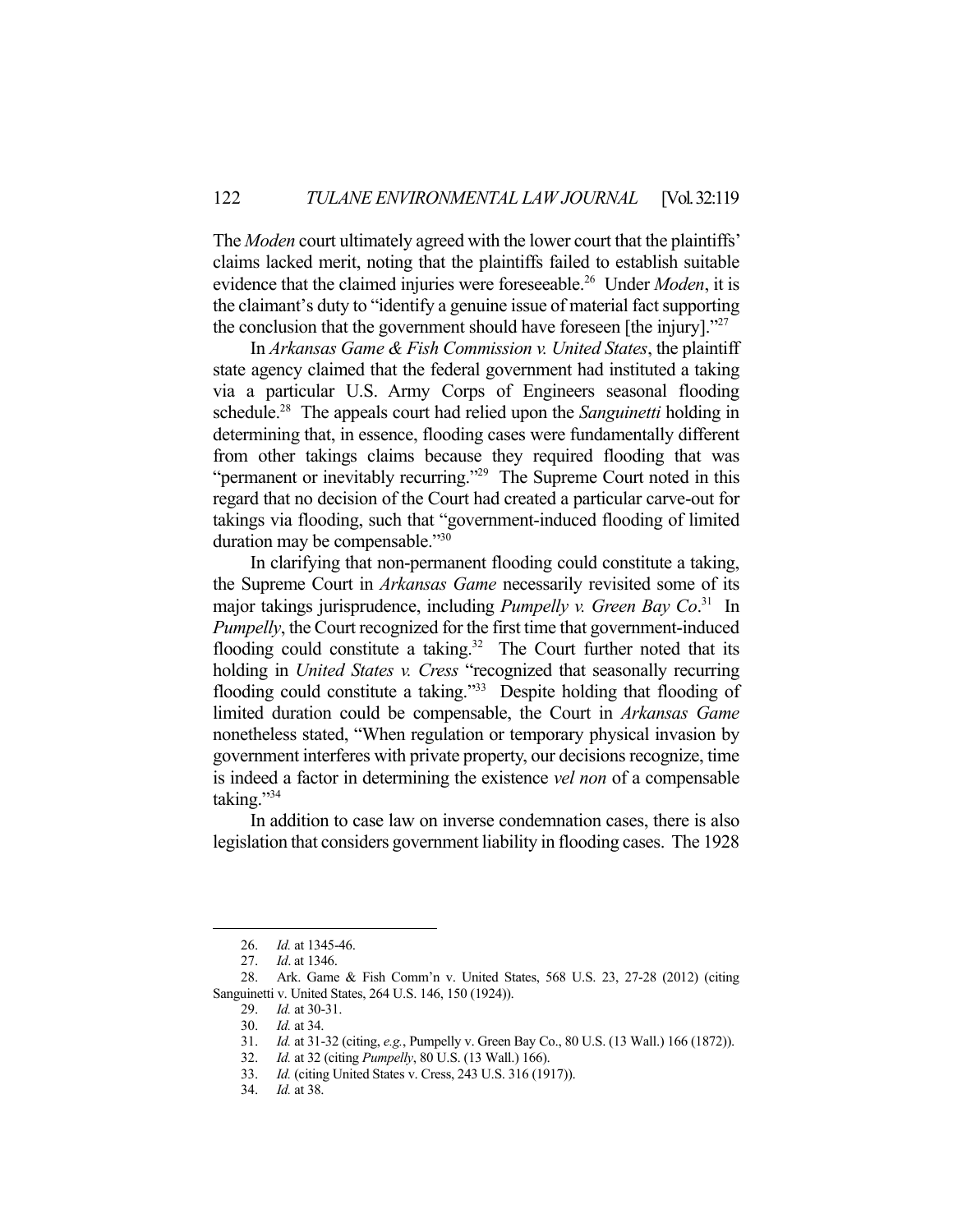Flood Control Act (FCA) provided that the United States is generally not liable for damages from floods or flood waters, with certain caveats pertaining to the Mississippi River.<sup>35</sup> The FCA was the product of "a consistent concern for limiting the Federal Government's financial liability to expenditures directly necessary for the construction and operation of the various [flood-control] projects."36 Under this reading, Congress may have wanted to impose broad flood-specific immunity for the government: "Undoubtedly, that absolute freedom of the government from liability for flood damages is, and has been, a factor of the greatest importance in the extent to which Congress has been, and is, willing to make appropriations for flood control and to engage in costly undertakings to reduce flood damage."37

#### III. THE COURT'S DECISION

 In the noted case, the United States Court of Appeals for the Federal Circuit held that government inaction could not form the basis for a takings claim, and that the plaintiffs failed to suitably demonstrate that the government caused their injuries, including a total disregard for any mitigation attributable to the LPV project.<sup>38</sup> Initially, the court framed the noted case as an inverse condemnation issue based on a taking of a flowage easement.<sup>39</sup> The particular issue presented was whether increased flooding from the MRGO constituted a temporary taking.<sup>40</sup> Importantly, the court noted that the lower court's finding of liability was predicated "in large part on the failure of the government to take action." Specifically, the government's alleged inaction centered upon putative maintenance or modification measures it could have taken with regard to the MRGO channel. $42$ 

 Early in the opinion, the court drew broadly upon *Sanguinetti* and *Ridge Line* in distinguishing takings claims from tort claims, noting that the plaintiffs here "may state a tort claim, [but do] not state a takings claim."43 Specifically, a valid takings claim requires an affirmative

1

<sup>35. 33</sup> U.S.C. § 702c (2018).<br>36. United States v. James, 4<br>37. Nat'l Mfg. Co. v. United

United States v. James, 478 U.S. 597, 607 (1986).

 <sup>37.</sup> Nat'l Mfg. Co. v. United States, 210 F.2d 263, 271 (8th Cir. 1954).

 <sup>38.</sup> St. Bernard Parish Gov't v. United States, 887 F.3d 1354, 1367-68 (Fed. Cir. 2018).

 <sup>39.</sup> *Id.* at 1359.

 <sup>40.</sup> *Id.* 

 <sup>41.</sup> *Id.* at 1360.

 <sup>42.</sup> *Id.*

 <sup>43.</sup> *Id.* (citations omitted).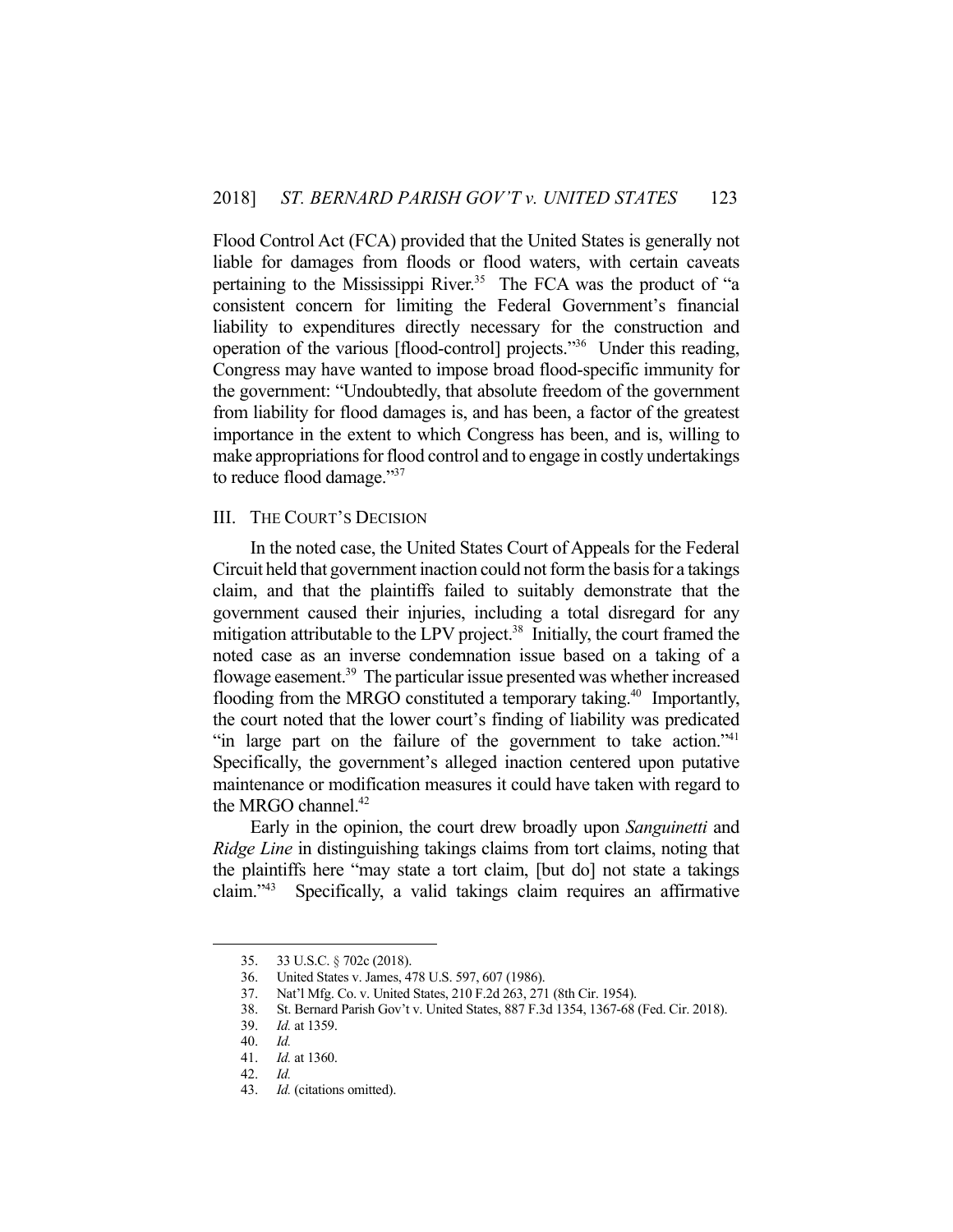government action, not mere inaction.44 In keeping with this opinion, the court drew upon *Moden* and *Ridge Line* in stating that takings liability "arises from an 'authorized activity."<sup>45</sup> More specifically, "Proof of such a claim requires the plaintiffs to establish that government action caused the injury to their properties—that the invasion was the 'direct, natural, or probable result of an authorized activity.'"46 Applying this precedent to the matter at hand, the court determined that the claims largely rested upon allegations of government inaction, particularly inactivity with regard to fortifying the MRGO, so as to be mostly devoid of the requisite affirmative actions.47

 Moving beyond the requirement of affirmative action, the court noted that the plaintiffs also had the burden of proving but-for causation.<sup>48</sup> Crucially in this regard, the court found the evidence of causation sorely lacking because it failed to consider at all the impact of the LPV project.<sup>49</sup> Accordingly, the court found that the plaintiffs were unable to compare the flood damage that actually occurred to the flood damage that would have occurred if the government had not acted at all.<sup>50</sup> That is, per the court, the plaintiffs essentially ignored any mitigating impact the LPV project may have had.<sup>51</sup>

 In this same vein, the court noted a previous case in which the plaintiffs had been admonished for "cherry-picking" parts of federal government policy pertaining to wildfires while ignoring others. 52 Here, the plaintiffs argued that the government could not, in essence, misdirect from injuries putatively caused by the MRGO by pointing to counteracting

1

 <sup>44.</sup> *See id.*

 <sup>45.</sup> *Id*. (citing Moden v. United States, 404 F.3d 1335, 1338 (Fed. Cir. 2005) (citing Ridge Line, Inc. v. United States, 346 F.3d 1346, 1355 (Fed. Cir. 2003))).

 <sup>46.</sup> *Id*. at 1359-60 (citing *Ridge Line*, 346 F.3d at 1355).

 <sup>47.</sup> *Id.* at 1360 ("In particular, the Claims Court noted that [the] MRGO's lack of armoring or foreshore protection contributed to erosion along the banks.").

 <sup>48.</sup> *Id.* at 1362 ("In order to establish causation, a plaintiff must show that, in the ordinary course of events, absent government action, plaintiffs would not have suffered the injury.").

 <sup>49.</sup> *Id.* at 1363 ("The plaintiffs' proof of causation rested entirely on the premise that . . . injury would not have occurred absent . . . the MRGO channel . . . without taking account of the impact of the LPV flood control project.").

 <sup>50.</sup> *Id*.

 <sup>51.</sup> *Id.* at 1363-64 ("[P]laintiffs failed to take account of . . . a vast system of levees to protect against hurricane damage—that mitigated the impact of [the] MRGO and may well have placed the plaintiffs in a better position than if the government had taken no action at all.").

 <sup>52.</sup> *Id.* at 1365 (citing Cary v. United States, 552 F.3d 1373, 1377 (Fed. Cir. 2009)).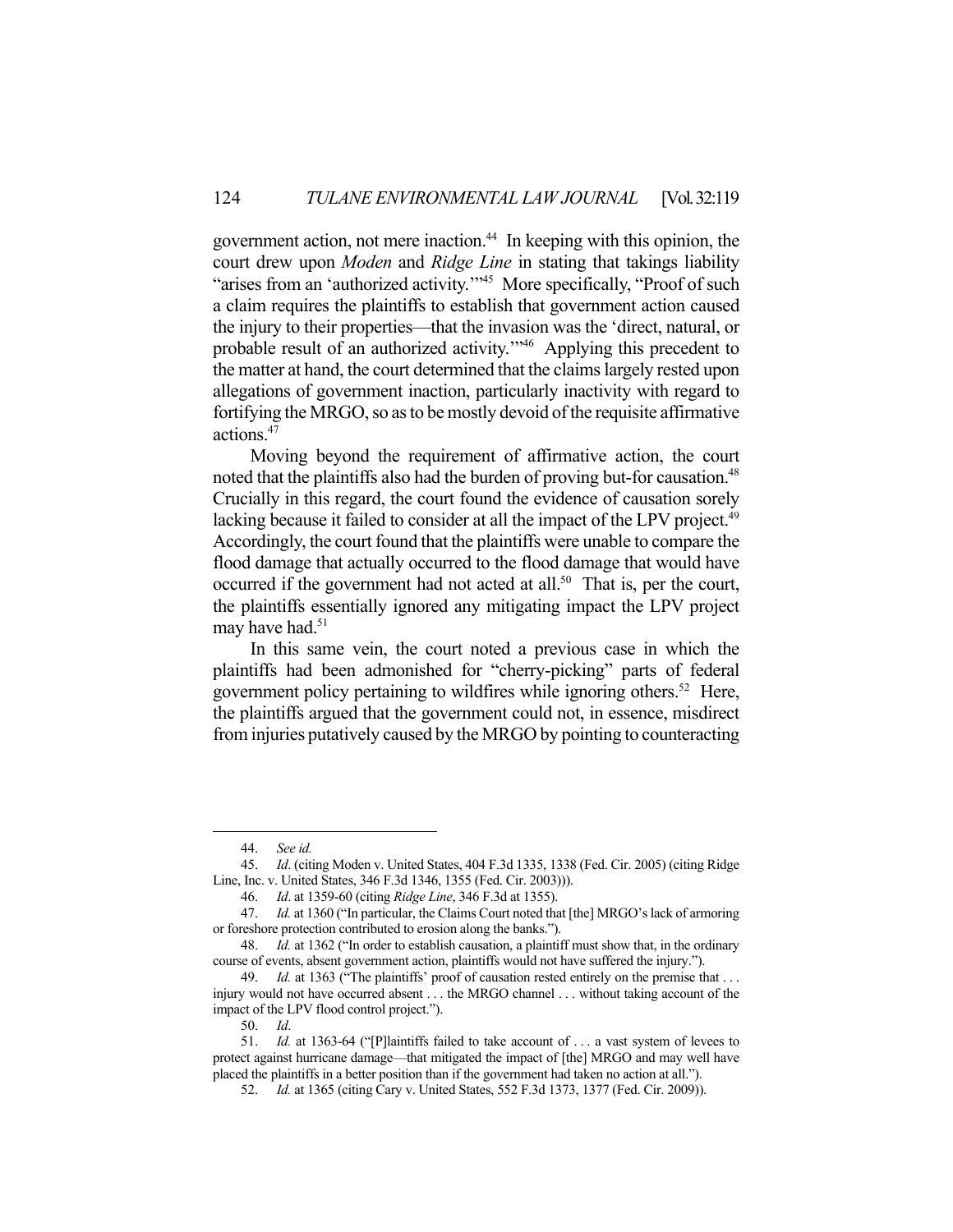benefits stemming from the LPV system.<sup>53</sup> The court, however, held that the government could, and should, do precisely that, because the "LPV project was directed to decreasing the very flood risk that the plaintiffs allege was increased by the MRGO project."54 In other words, the MRGO and LPV project were related in that the LPV system sought to decrease the flood risk that was ostensibly increased by the MRGO channel.<sup>55</sup> The court maintained that this necessary relatedness (between the MRGO and LPV) was bolstered by the fact that the flooding from the MRGO was what caused the breaches in the levees.<sup>56</sup>

 Per the court, "When the government takes actions that are directly related to preventing the same type of injury on the same property where the damage occurred, such action must be taken into account even if the two actions were not the result of the same project."<sup>57</sup> In rejecting the plaintiffs' argument claiming that mitigating government actions must be part of the same project, the court noted that the plaintiffs' reliance on certain sources was misplaced because that precedent concerned assessment of injury and compensation *rather than causation*. 58 Even further, the court noted that the plaintiffs themselves relied upon projects other than the MRGO—namely, a new risk-reducing levee system, completed in 2011—in determining that the alleged taking (via flooding risk) enabled by the MRGO had effectively ended.<sup>59</sup>

 Therefore, in sum, while the appeals court in the noted case found that the pleadings fundamentally alleged that a course of government inaction had caused their injuries such that the claims were tort in nature rather than takings, $60$  its reversal was particularly emphatic in rejecting the plaintiffs' causation arguments.<sup>61</sup>

- 59. *Id.* at 1367.
- 60. *Id.* at 1360.

 <sup>53.</sup> *Id.*

 <sup>54.</sup> *Id.*

 <sup>55.</sup> *Id.* at 1365-66.

 <sup>56.</sup> *Id.* 

 <sup>57.</sup> *Id*. at 1366.

 <sup>58.</sup> *Id.* ("[P]laintiffs rely on authorities not directed to causation, but rather concerned with the extent of the economic injury  $\dots$ .").

 <sup>61.</sup> *See, e.g.*, *id.* at 1364 ("The plaintiffs' approach to causation is simply inconsistent with governing Supreme Court and Federal Circuit authority, particularly in flooding cases."); *id.* at 1367 ("Under the correct legal standard, plaintiffs failed to establish that government action . . . caused their injury.").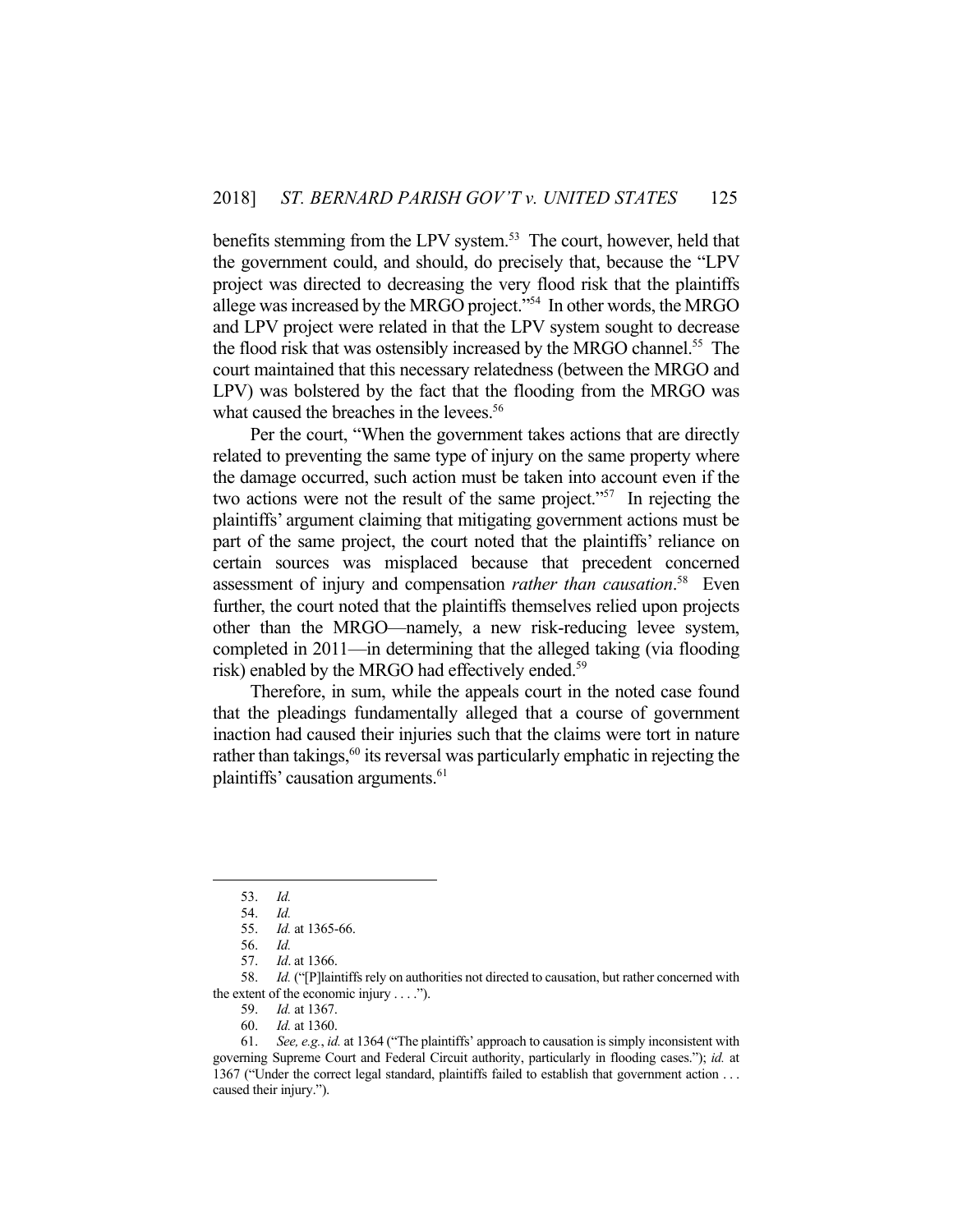# IV. ANALYSIS

 The Federal Circuit's holding in the noted case was sound, particularly because of its causation analysis.<sup>62</sup> In aggregate, the decision in the noted case was facially consistent with key precedent, perhaps most notably *United States v. Sponenbarger*, which held that the government could not be held liable under the Fifth Amendment for widely failing to protect landowners from flooding.<sup>63</sup> While, given *Arkansas Game*,<sup>64</sup> as well as the FCA and its tradition of widely shielding federal flood-control efforts from broad liability,<sup>65</sup> there is some sliver of ambiguity surrounding the extent to which flooding may be singular relative to takings jurisprudence, it is evident that a valid takings claim, whether or not related to flooding, must meet a high evidentiary burden in showing causation.<sup>66</sup>

 Here, while it seemed that government inaction or action pertaining to the MRGO channel may well have contributed to intensified flooding,  $67$ the plaintiffs were possibly quite remiss in entirely ignoring any mitigating impacts the LPV project may have had on the magnitude of flooding.<sup>68</sup> By simply failing to incorporate the impact of the LPV, the plaintiffs necessarily neglected to address the counterfactual necessary for establishing causation (i.e., what would have happened without *any* government action).<sup>69</sup> Further, by relying on the completion of a more recent levee system to determine the termination of their MRGO-driven claims, the plaintiffs seemed to undermine their own relatedness argument.70 Because of the plaintiffs' failure to robustly address causation, the court did not even need to reach the issue of foreseeability.<sup>71</sup> Overall,

1

 68. *See id*. at 1363-64 ("The plaintiffs' approach to causation is simply inconsistent with governing Supreme Court and Federal Circuit authority . . . .").

 <sup>62.</sup> *See id*. at 1362-66.

 <sup>63.</sup> *Id.* at 1361 (citing United States v. Sponenbarger, 308 U.S. 256 (1939)).

 <sup>64.</sup> Ark. Game & Fish Comm'n v. United States, 568 U.S. 23, 38 (2012) ("We rule today, simply and only, that government-induced flooding temporary in duration gains no automatic exemption from Takings Clause inspection.").

 <sup>65.</sup> *See* 33 U.S.C. § 702c (2018).

 <sup>66.</sup> *See, e.g.*, *St. Bernard Parish Gov't*, 887 F.3d at 1362 ("It is well established that a takings plaintiff bears the burden of proof to establish that the government act caused the injury. Causation requires a showing of 'what would have occurred' if the government had not acted." (citation omitted)).

 <sup>67.</sup> *See id.* at 1358-59 (noting the lower court's finding that the MRGO had contributed to a variety of damages).

 <sup>69.</sup> *See id.* at 1363.

 <sup>70.</sup> *See id.* at 1367 ("Indeed, the plaintiffs themselves admit that other unrelated projects have to be considered in the causation analysis.").

 <sup>71.</sup> *See id.* at 1360 (noting the requirement of intent or foreseeability but, ultimately, not needing to reach analysis thereof).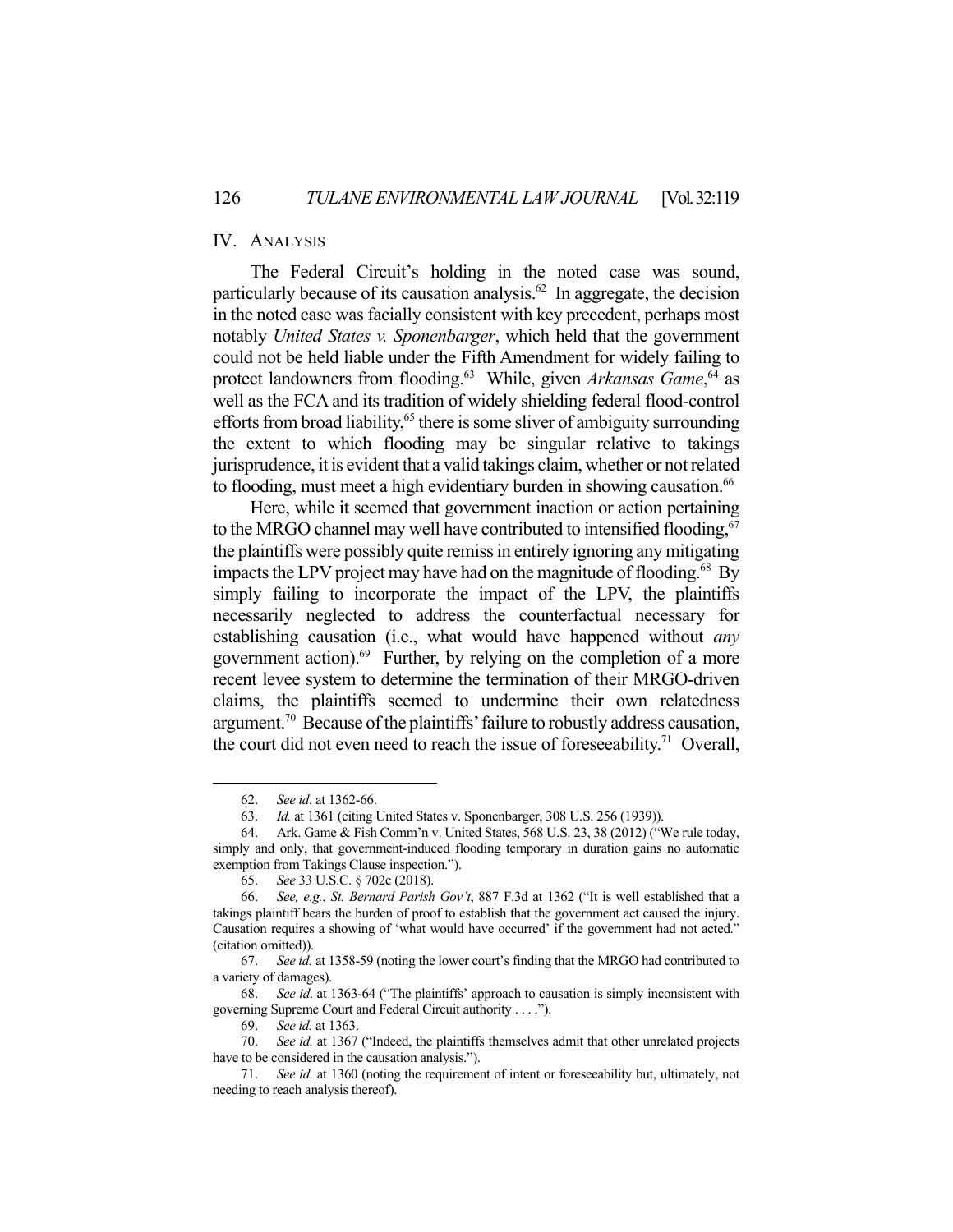one is left to wonder in this regard whether the plaintiffs strategically chose to disregard the LPV's effects, simply got the law wrong, $^{72}$  or relied on something credible that was not made evident in the opinion.

 Based upon the opinion in the noted case, the biggest question here may well concern how the lower court got it so wrong in the eyes of the appeals court.<sup>73</sup> After years of litigation and, presumably, the submission of large amounts of evidence, it is not evident from the opinion whether, for example, the Claims Court, like the plaintiffs, misapplied the law regarding causation, somehow committed clear error as a result of various evidentiary or procedural steps not evident here, or relied upon some credible argument not evident in this opinion.<sup>74</sup> There is also the issue of action versus inaction and whether a valid takings claim was stated in the first place.<sup>75</sup> Regardless, after substantial litigation in the lower court, its decision was roundly reversed here.76 The plaintiffs filed a petition for certiorari, which was docketed on September 19, 2018.77 While it is, of course, not impossible that the Supreme Court would grant the petition, it is exceptionally unlikely given that the case seems to rest largely upon well-settled law.

 As a general policy matter, the Federal Circuit's ruling allows for the government to continue to implement, in particular, federal flood-control projects with reduced fear of liability. If the Federal Circuit Court of Appeals were to decide here in favor of the St. Bernard Parish property owners, such projects may face greater implementation costs and challenges. Without these projects, many communities could potentially be at risk for even worse property damage from flooding.

### V. CONCLUSION

1

 The reasoning employed by the Federal Circuit Court of Appeals in the noted case was consistent with well-established law. The court correctly applied the standards set by precedent and properly held that the government was not liable for flood damages in St. Bernard Parish

 <sup>72.</sup> *See id.* at 1363 ("Plaintiffs on appeal are clear that, in their view, the LPV levees cannot be considered in the causation analysis.").

 <sup>73.</sup> *See, e.g.*, *id.* at 1368 (reversing the lower court's decision in full).

 <sup>74.</sup> *See, e.g.*, *id.*; *id.* at 1359 (stating that the standard of review with regard to legal determinations was *de novo* and, for findings of fact, clear error).

 <sup>75.</sup> *See id.* at 1362 ("The failure of the government to properly maintain the MRGO channel or to modify the channel cannot be the basis of takings liability. Plaintiffs' sole remedy for these inactions, if any, lies in tort.").

 <sup>76.</sup> *Id.* at 1368.

 <sup>77.</sup> Docketing Petition for Cert., No. 18-359 (Sept. 19, 2018).